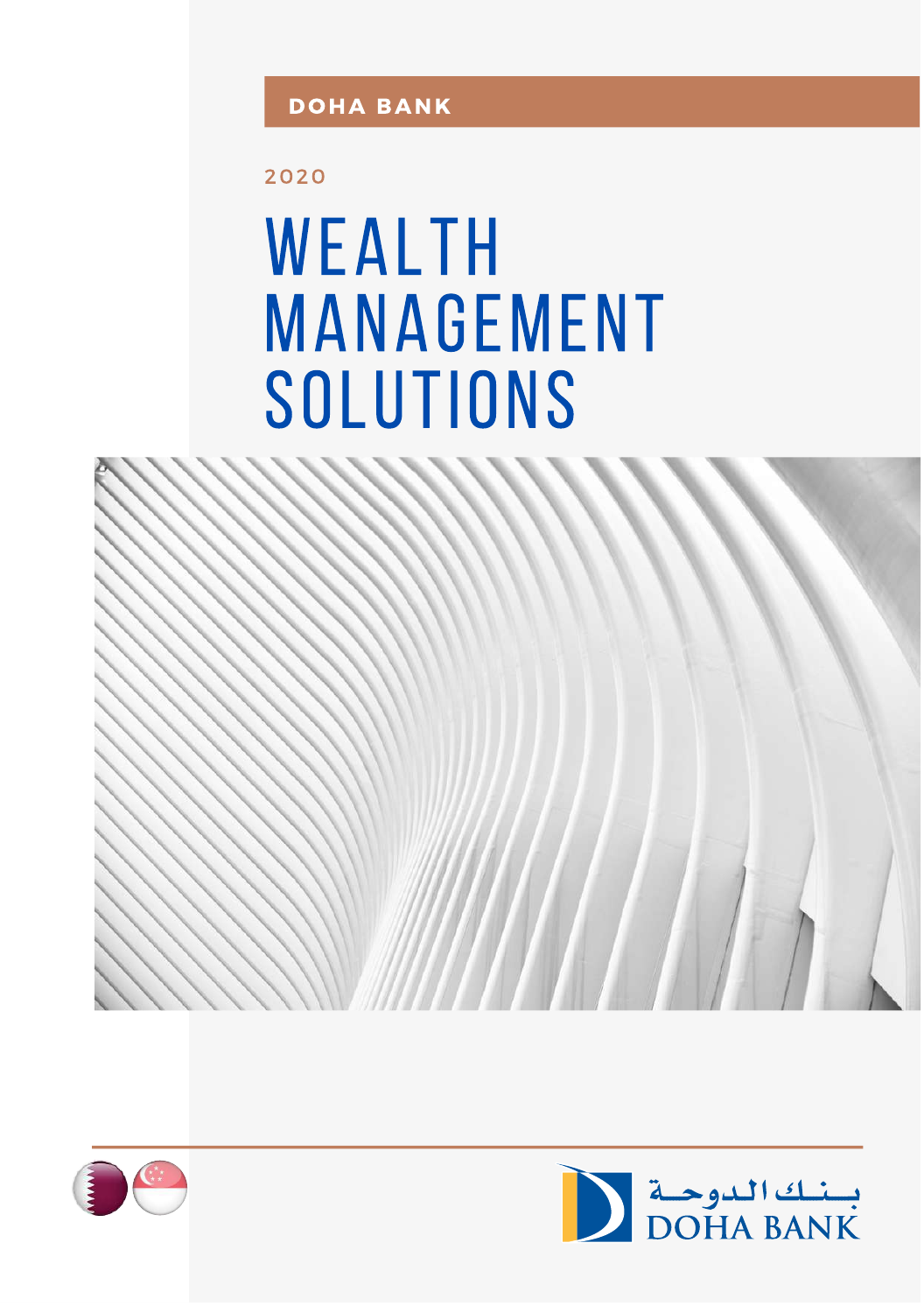## **OUR PARTNER**

We are partners with one of the fastest growing private banks in Asia, offering a structured and consistent approach - an open architecture product platform with robust research capabilities to deliver a total risk-based solution customised to each client's needs.



With total assets under management (AuM) of around US\$120 billion, our partner has experience in serving high net worth individuals and wealthy families in its key markets of Asia, India, GCC and Europe.

### **OUR OFFERING**

Your journey begins with us knowing your unique priorities, needs and goals. According to your risk appetite and preferences, we may discuss and suggest bespoke solutions for you from our best-of-breed product selection based on independent tracking of a large array of funds, structured products and insurance options.



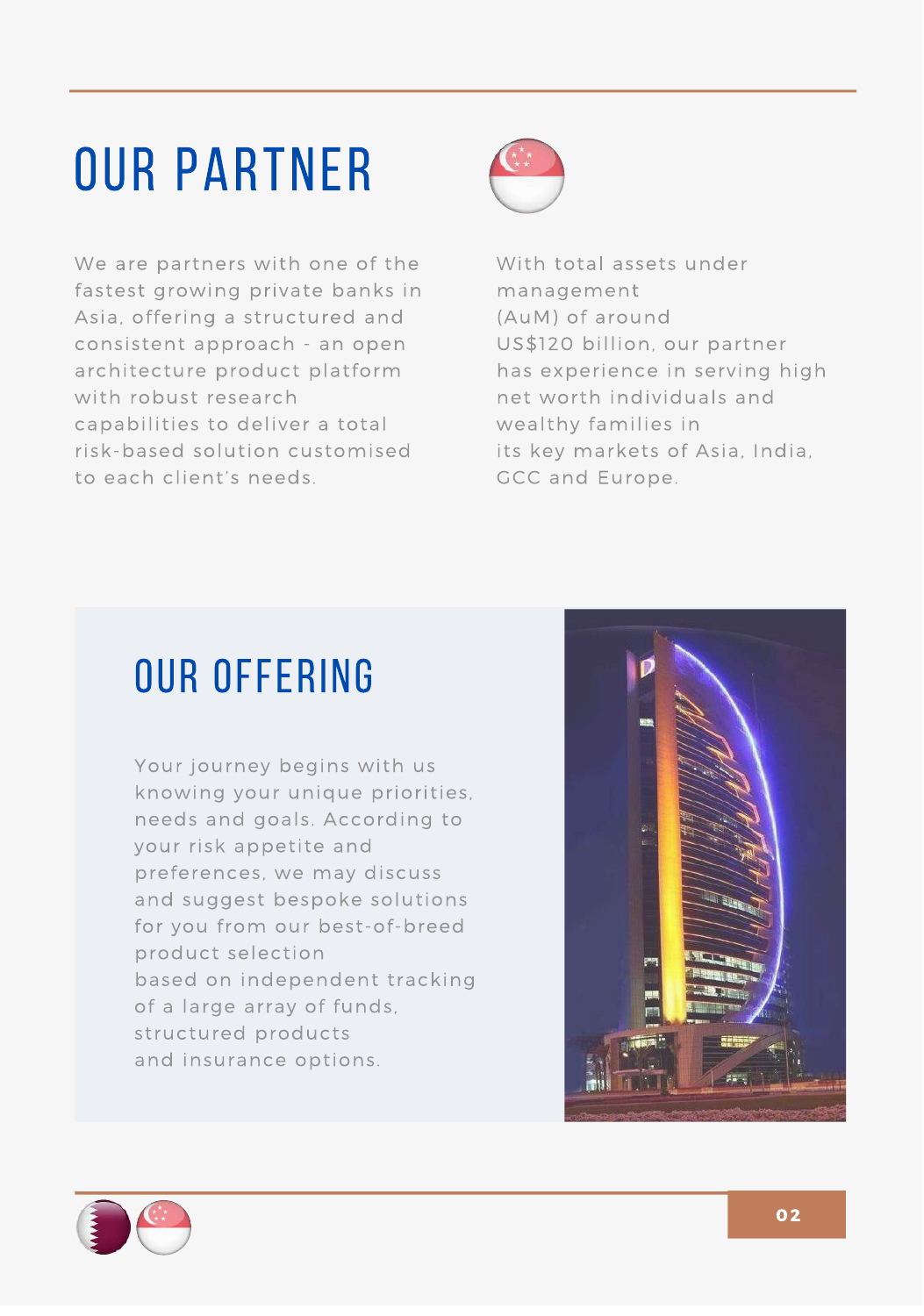## **ASSET CREATION & PRESERVATION**

With the right plan for your investments and proper management of your assets, you can sustain your wealth within the family for generations to come.

#### **INVESTMENT PRODUCTS**

- Cash and money markets
- Investment grade bonds
- · High yield bonds
- Equities
- Foreign ex change
- Structured products
- Third party mutual funds
- Hedge funds / Private market funds
- Private equities



#### **ASSET PRESERVATION**

- Estate planning
- Financial planning
- Life insurance Provided by ex ternal parties / insurance brokers referred by our Partner

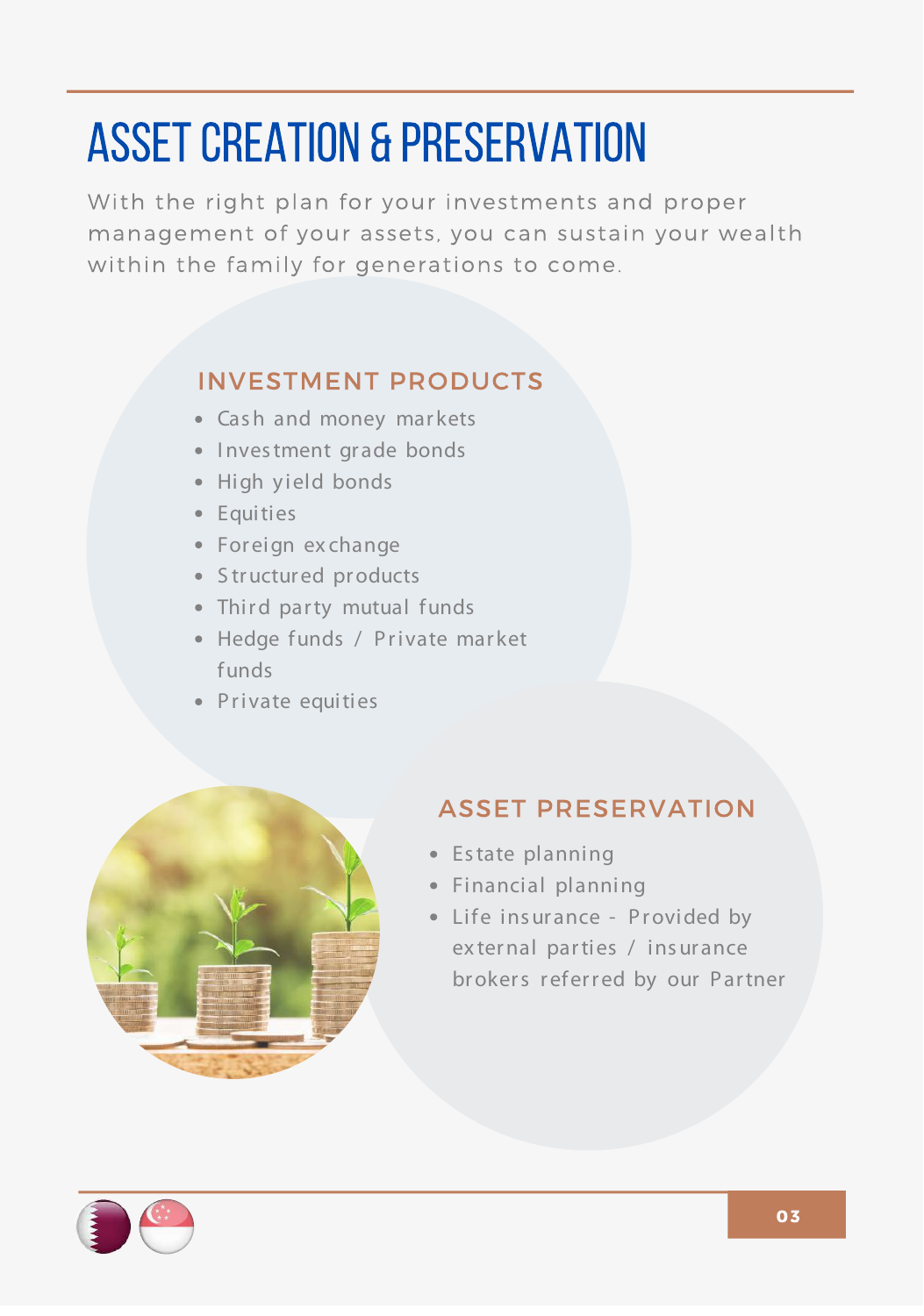### **WEALTH PLANNING**

Our tailored wealth planning solutions provide enhanced strategies for your specific succession needs including catering to beneficiaries and assets located in different parts of the world and creating structures for charitable giving.

• Trust services

• Financial planning

- Estate Planning
- Family governance
- $\bullet$  P hilanthropy advisory





### **CREDIT SOLUTIONS**

As one of our clients, you can benefit from our portfolio leveraging as well as mortgage and personalized financing options to enhance returns or improve liquidity.

Some financing options include:

- Portfolio leveraging
- Residential real estate financing in prime markets e.g. UK, Singapore, Hong Kong, etc
- $\bullet$  Insurance premium financing
- Structured transactions

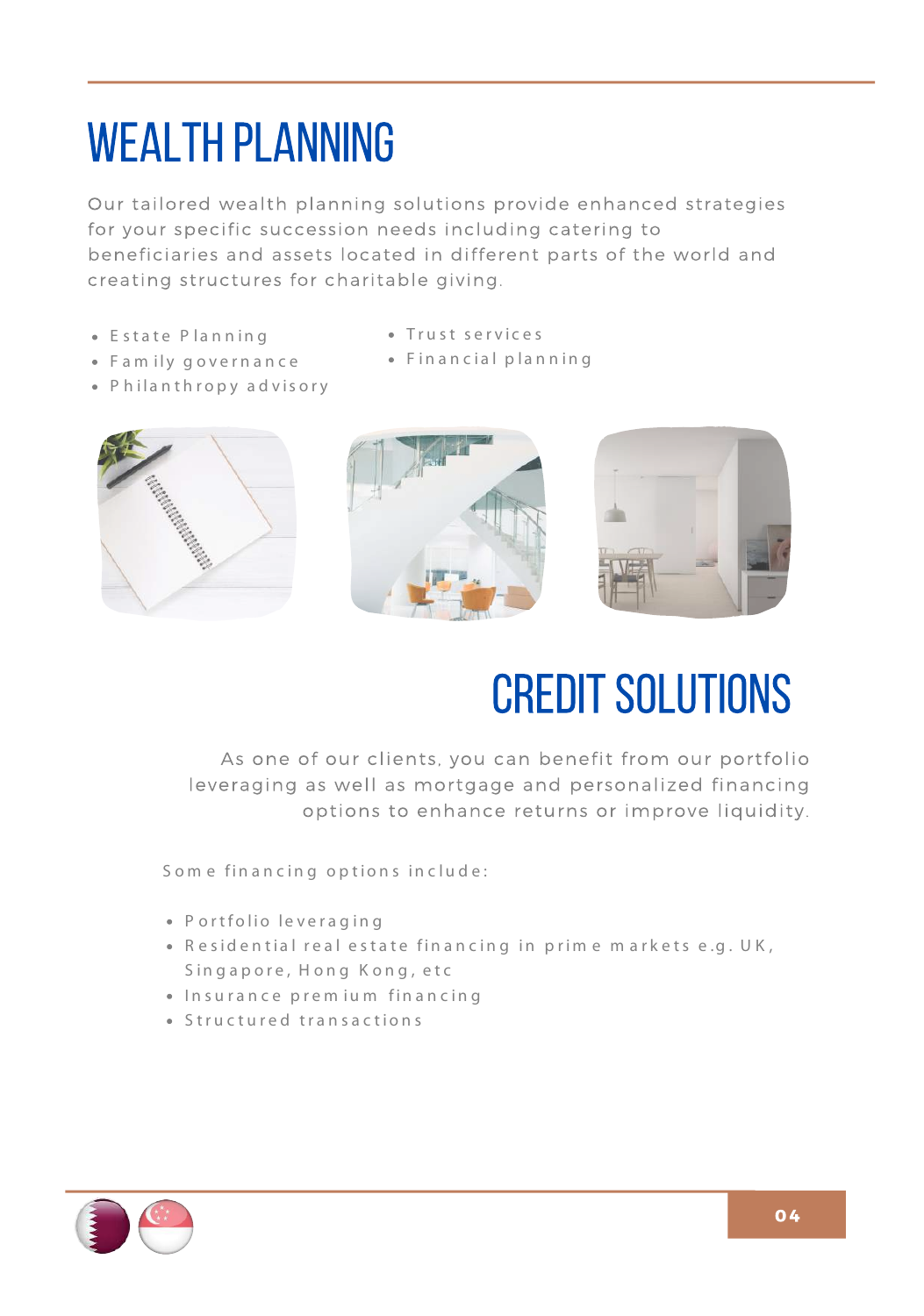## **RISK PROFILING**

Risk profiling will be performed to ensure that the products are in line with your investment objectives, risk appetite, investment horizon, liquidity needs, knowledge and experience.

Both the Product Risk Rating (PRR) and Client Risk Profile are divided into 5 levels, where matching of PRR against the CPR are done using the below matrix.

| <b>Client Risk Profile</b>                                        | <b>Allowable PRR</b> |               |   |                           |   |
|-------------------------------------------------------------------|----------------------|---------------|---|---------------------------|---|
|                                                                   |                      |               | 3 | $\overline{a}$            | 5 |
| 1 - Conservative                                                  | $\mathsf{V}$         | $\mathbf x$   | X | $\mathbf x$               | X |
| 2 - Moderate                                                      |                      | $\mathcal{N}$ | X | X                         | X |
| 3 - Balanced                                                      | $\mathbf v$          | $\mathbf{V}$  |   | $\pmb{\chi}$              | X |
| 4 - Growth                                                        |                      | V             |   | $\boldsymbol{\mathsf{v}}$ | X |
| 5 - Aggressive<br>_____<br><b>CONTRACTOR</b><br><b>CONTRACTOR</b> | $\mathsf{V}$         | $\mathbf{V}$  |   | $\mathsf{v}$              | V |

6 - Shariah Compliance is subjected to different risk profiling